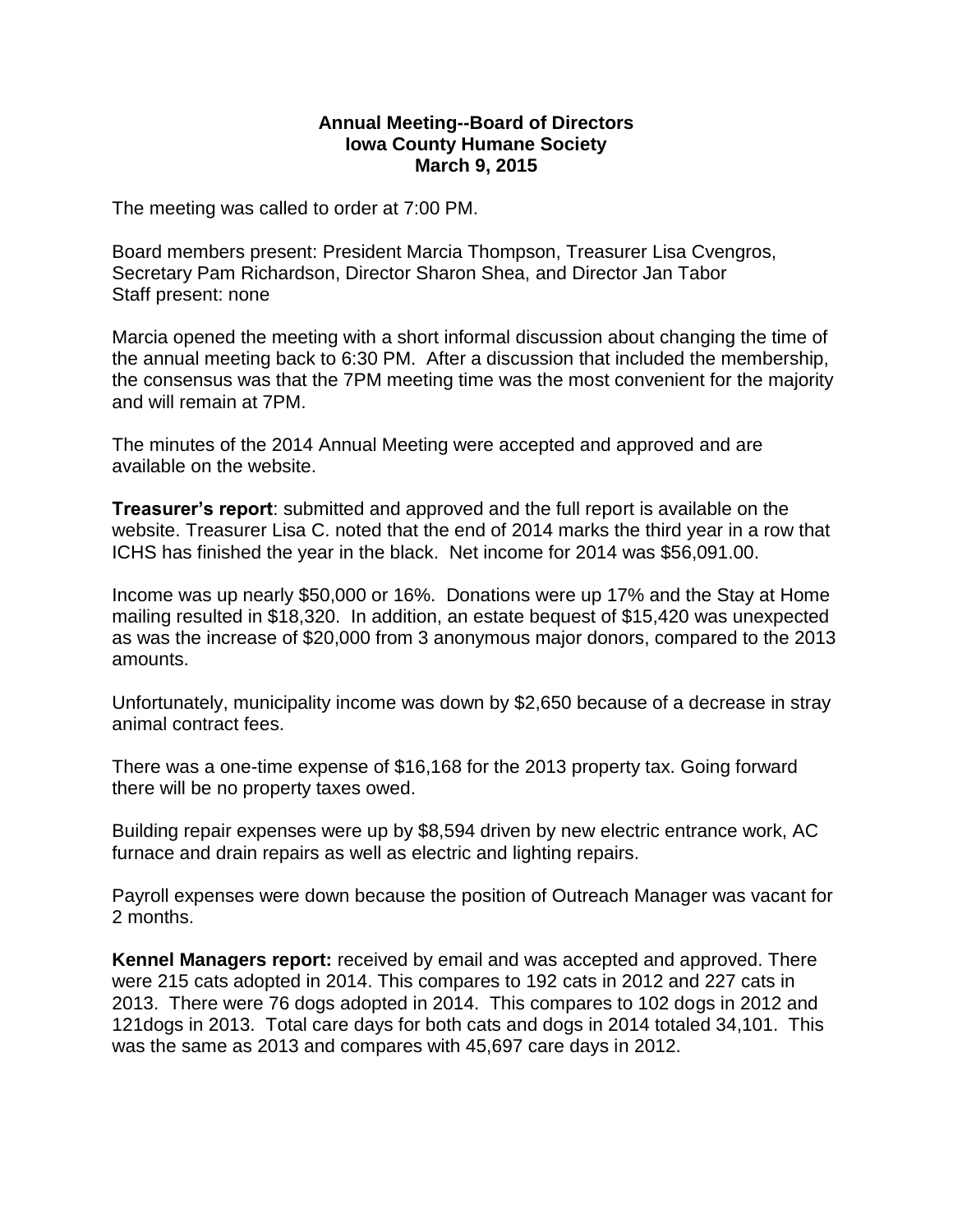**Office Coordinator report**: Front Office Coordinator, Danielle Rufenacht will be leaving ICHS to accept a better position. We wish her well! Binga Manwiller had expressed interest in the Office Coordinator position and has taken on those duties.

Board President Marcia Thompson expressed gratitude to the two Board members who will be leaving the Board. Jan Tabor and Sharon Shea are stepping down and will be very missed! Sharon stated that she will continue to stay active as a volunteer. She will work on fundraising and help with training and evaluations at the shelter. Jan will also continue to support ICHS and will be available whenever needed for questions and consultations. Many thanks to both of them for their incredible dedication and service!

Marcia also expressed gratitude for the ongoing efforts of all of the ICHS volunteers throughout the year. She also thanked some of the volunteers present at the meeting for all their help.

Thanks to Hannah Twiton for her help fostering dogs, Arnette Small for all of her support including donating the proceeds of her tip jar to ICHS and John Mutschler for all his help caring for the cats. A special thanks went to Terri Davis for her untiring efforts and dedication to ICHS. Thanks to Janice Olson for her help and donations to the bake sale. The wonderful front play yard was built due to the efforts of Dave Thoreson, Deb Campbell's generous financial assistance and Nancy Nichols who donated the materials.

## Committee Reports

**AWE**: Terri Davis reported that this committee will be meeting on an "as needed" basis and a meeting is anticipated in the next 2 weeks to discuss the construction of additional outdoor kennels and holding areas.

The upgrading of the cat rooms and providing the cats with vertical space is ongoing, as is the plan for painting murals.

Dave Thoreson noted that he will be moving and has a large amount of usable lumber that he would like to donate to ICHS to help with future building projects. He may be able to deliver it to the shelter. His generous offer was gratefully accepted.

## **Fundraising**: Report deferred

**Building and Grounds**: There has been great progress with the furnace replacements and repositioning along with the new duct work. This was made possible by the generosity of two major donors. Planning continues to provide heating and cooling to the large training room.

Last fall a front play yard was constructed with the help of Dave Thoreson and other volunteers. The materials were donated by Nancy Nichols and Deb Campbell.

The enormous chiller and several roof top fans were removed by a crane. New kennels will be constructed in the chiller area.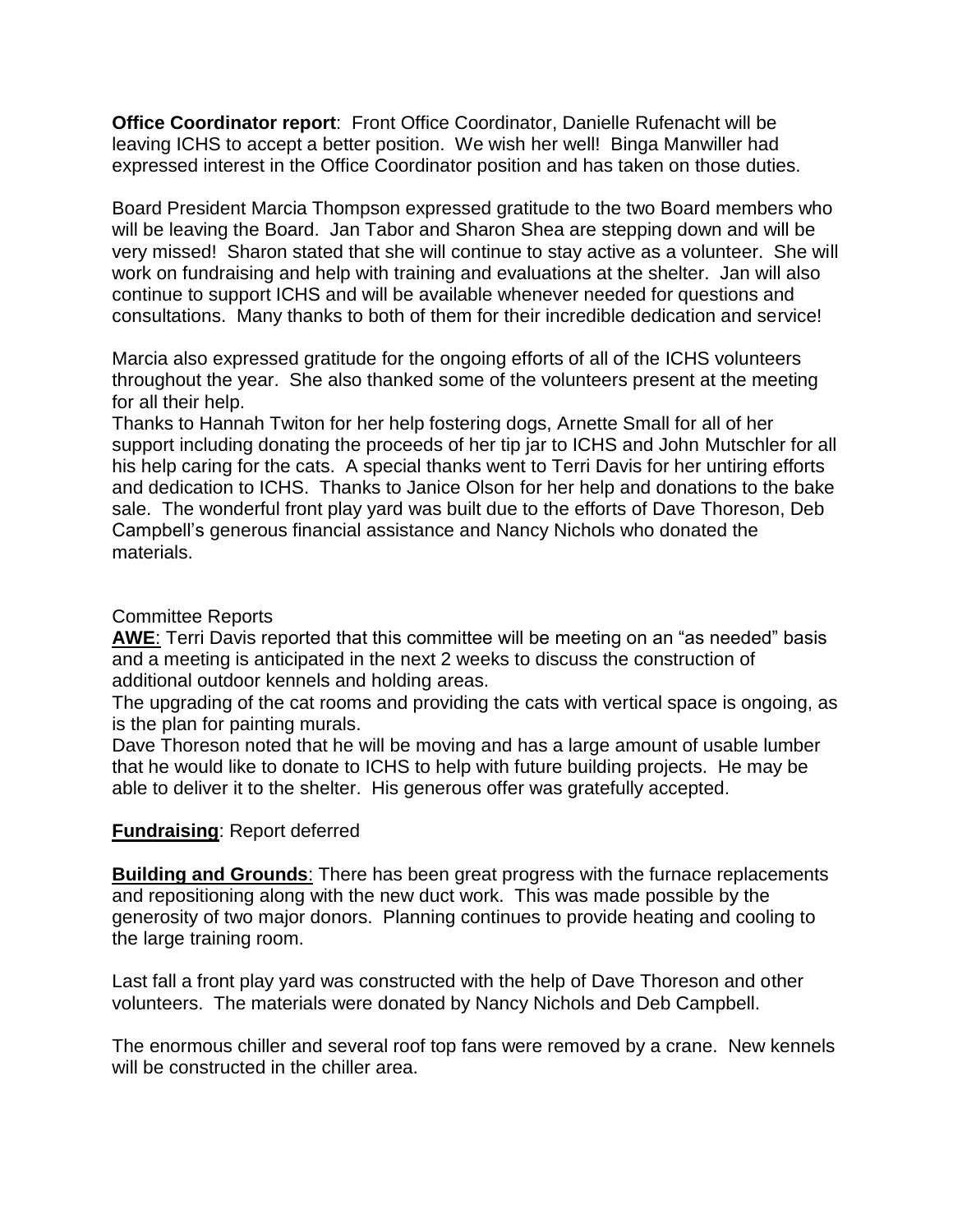Major electrical work has been completed. Some of the work was required by Alliant and other upgrades were done for economy and safety.

Much of the credit for the success of these projects goes to Scott Lind, whose knowledge is astounding and also to the B&G committee.

We continue to have a lengthy "to-do" list but hopefully good progress can be made this summer.

**Personnel Committee:** Director Lisa Thomas's last day was March 7. The Front Office Coordinator position is currently filled by Binga Manwiller.

The Board is currently determining if the various responsibilities of the staff need to be distributed differently. The position of Director will not be filled at this time. The position of Fundraising/Outreach Manager has been posted.

**Other Issues:** Terri questioned whether the Fundraising/Outreach Manager position needed to be full time. This will be up for discussion as the Board determines how to reorganize staff responsibilities.

Jan noted that the AWE Committee has done a remarkable job in improving the wellbeing of dogs at the shelter.

Hannah Twiton would like to see better communication between the Board and the staff and questioned how the general membership gets news of events and meetings. Currently, news of events etc. are posted on the website and Facebook. In addition some events are publicized with flyers.

Hannah stated that she would like better communication online and she volunteered to look into other sources and online services. She will follow up with the board.

**Proposed Changes in Animal Adoptability Guidelines:** President Marcia Thompson outlined the proposed changes and explained each change. Discussion and questions were encouraged. Voting was by paper ballot.

- **1)** Financial Guidelines--Presently the guidelines say that \$500 per incident may be spent for special care of an animal. Also, \$250 above and beyond normal care may be spent per year. It is proposed that the limit for each incident be reduced to \$250, yearly limit to remain the same. **Passed**
- **2)** Behavior Matrix--It is recommended that kennel stress be added to the behavior matrix. This would necessitate further definition of degrees of stress (mild, moderate, and severe). **Passed unanimously**
- 3) Medical Matrix--The recommendation is that seizures be added to the medical matrix. This would include expanding the medical recommendations for seizure disorders. **Passed unanimously**
- **4)** Animal Welfare and Advocate Review Forms--It is recommended that the sanctuary criterion be eliminated. **Passed**